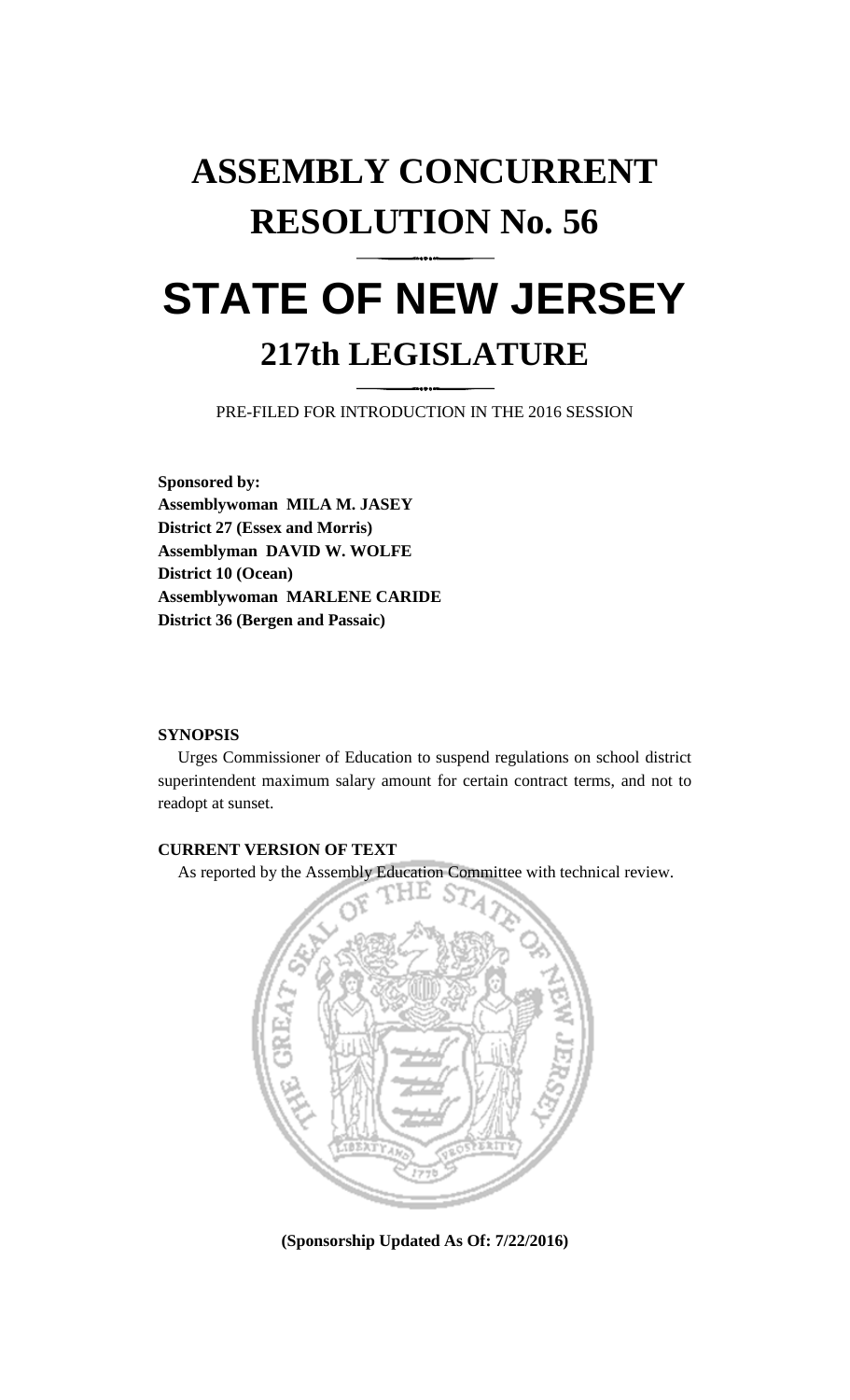#### **ACR56** JASEY, WOLFE

 $\mathcal{D}_{\mathcal{L}}$ 

 **A CONCURRENT RESOLUTION** urging the Commissioner of Education to suspend the regulations on the maximum salary amount for school district superintendents. **WHEREAS,** In 2007 the executive county superintendent of schools was given the authority pursuant to N.J.S.18A:7-8 to review and approve all employment contracts for superintendents of schools; and **WHEREAS,** The process for the review of those contracts was included in the accountability regulations adopted by the Commissioner of Education in 2008; and **WHEREAS,** In 2011, former Commissioner of Education, Chris Cerf, amended the accountability regulations to define a maximum salary amount for school district superintendents, and to provide that a superintendent's employment contract may not include an annual salary that exceeds the maximum; and **WHEREAS,** The maximum salary amount for a superintendent is based on the student enrollment of the school district plus, if applicable, an additional district increment or a high school increment; and **WHEREAS,** When the Legislature provided for the review of superintendent contracts, it never contemplated, discussed, or authorized the establishment of a maximum salary amount; and **WHEREAS,** The consequences of the commissioner's regulation on maximum salaries has been an exodus of experienced superintendents from New Jersey to surrounding states due in part to the fact that the State's maximum salary amounts are well below the salaries paid to superintendents employed in similar school districts in the surrounding region; and **WHEREAS,** The Legislature has authorized and the State has established school district fiscal accountability measures, including the 2% tax levy cap and the per pupil administrative cost limit, that act to ensure that school district spending is controlled and appropriately directed toward instructional programs and services; and **WHEREAS,** The establishment of maximum salaries for school district superintendents shrinks the pool of potential experienced candidates and acts to inhibit the ability of boards of education to select the educational leader whom the board determines would be the most capable of advancing both the educational and fiscal goals of the district; now, therefore, **BE IT RESOLVED** *by the General Assembly of the State of New Jersey (the Senate concurring):* 1. The Legislature of the State of New Jersey urges the Commissioner of Education to suspend the regulations on the maximum salary amount for a superintendent of schools for those superintendent contracts that have a contract term that begins on